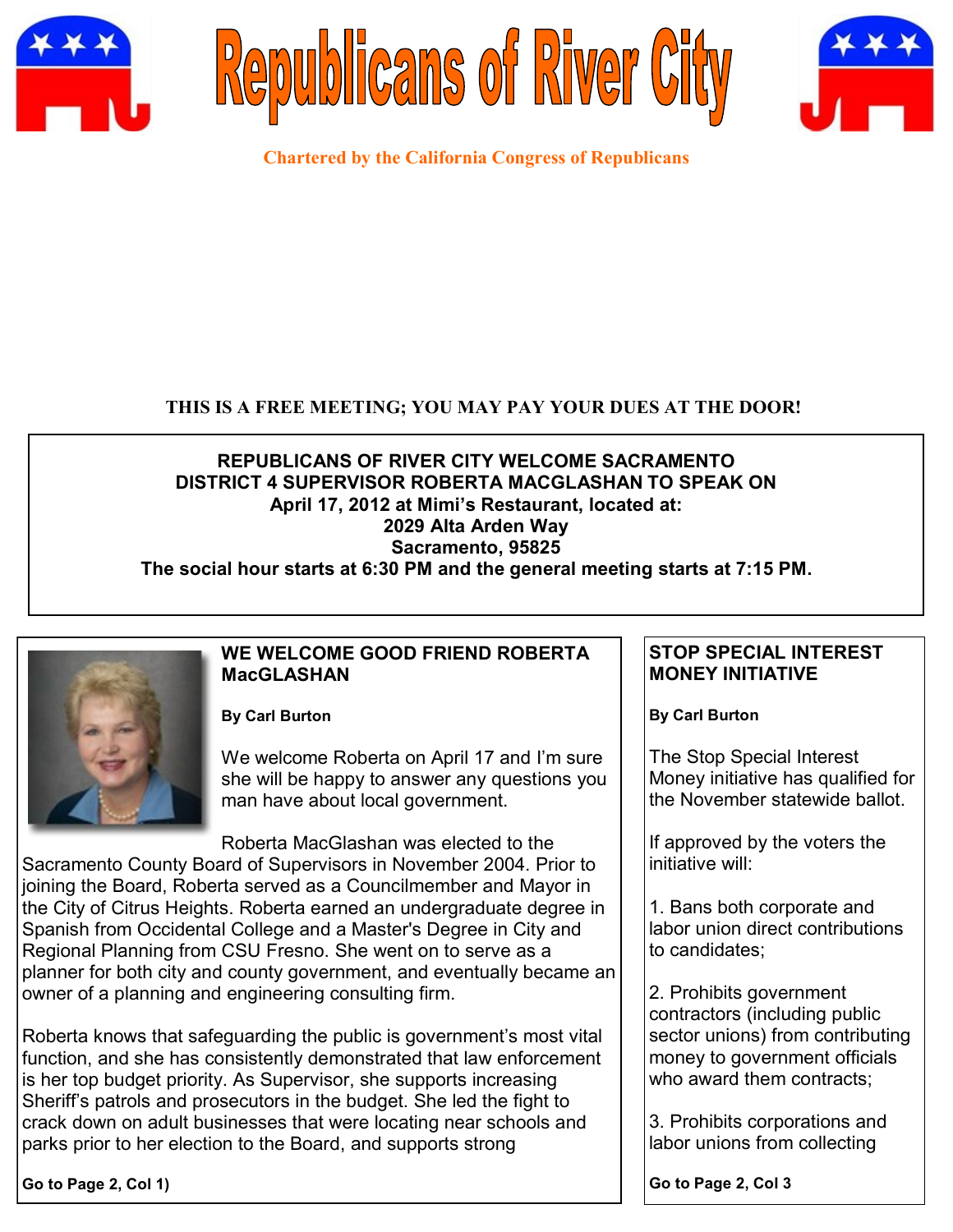# **Page 2 WELCOM**

enforcement of laws controlling sale and possession of illegal drugs.

Good fiscal planning and responsible budgeting are also at the top of her list as a public official. As a Councilwoman in Citrus Heights, she helped build strong reserves in the City budget while holding the line against higher property and sales taxes. She has continued that fight on the Board of Supervisors, leading efforts to eliminate unnecessary spending and consistently opposing proposals to raise taxes.

Roberta also knows that jobs and transportation are key components of a successful

county. She supports policies at the County level that help keep and attract businesses in the region. She also supports a balanced transportation system to further support a thriving economy. She has worked to address decades of inadequate

funding of our road infrastructure, while also supporting improvements to our regional public transit system.

Roberta has championed efforts to empower local communities and protect the unique features of Antelope, Gold River, Orangevale, Rancho Murieta, and Rio Linda/Elverts. She has also worked to support the priorities of the cities of Citrus Heights and

Folsom in the region. She conducts monthly "town hall" meetings in each of these communities, and has supported efforts to improve the way the County interacts with each, including establishment of Community Planning Commissions and County Service

### **WHERE IS THE NEW SUPERVISOR DISTRICT 4?**

### **By Carl Burton**

The new District 4 is one of the strangest I've seen in recent years. Looking at a map of Sacramento County, the district looks like an automatic pistol; the barrel goes from Elverta to the county border on the north-east and the grip from Green Valley south to Highway 16. And the trigger is a little bit along Folsom to Sunrise. See the map below.



## **STOP**

political funds from employees and union members via payroll deduction; and,

4. Makes all employee political contributions by any other means strictly voluntary, requiring annual written consent.

California voters will have an opportunity to reform political spending that addresses all

special interests, not just public sector unions.

To learn more about the initiative and how you can help visit their web site at http:// stopspecialinterests.org

After reading about the initiative let me know if Republicans of River City should urge the voters of California to pass this initiative. E mail me at carl@rrcgop.org



## **DO AS I SAY AND NOT AS I DO**

## **By Carl Burton**

President Obama has been criticizing the Republicans for their "war on women" and "paycheck discrimination" saying that women earn less than men on their jobs. But a new report shows that female employees in the Obama White House make considerably less than the males employed there

According to the 2011 annual report on White House staff, female employees earned a median annual salary of \$60,000, while the median salary for male employees was \$71,000 or about 18 percent more, the Washington Free Beacon reports.

"Women are Obama's base, and they don't seem to have enough people who look like the base inside of their own inner circle," former Bill Clinton press secretary Dee Dee Meyers told the New York Times.

This is another example of the do as I say and not as I do attitude of the Obama Administration.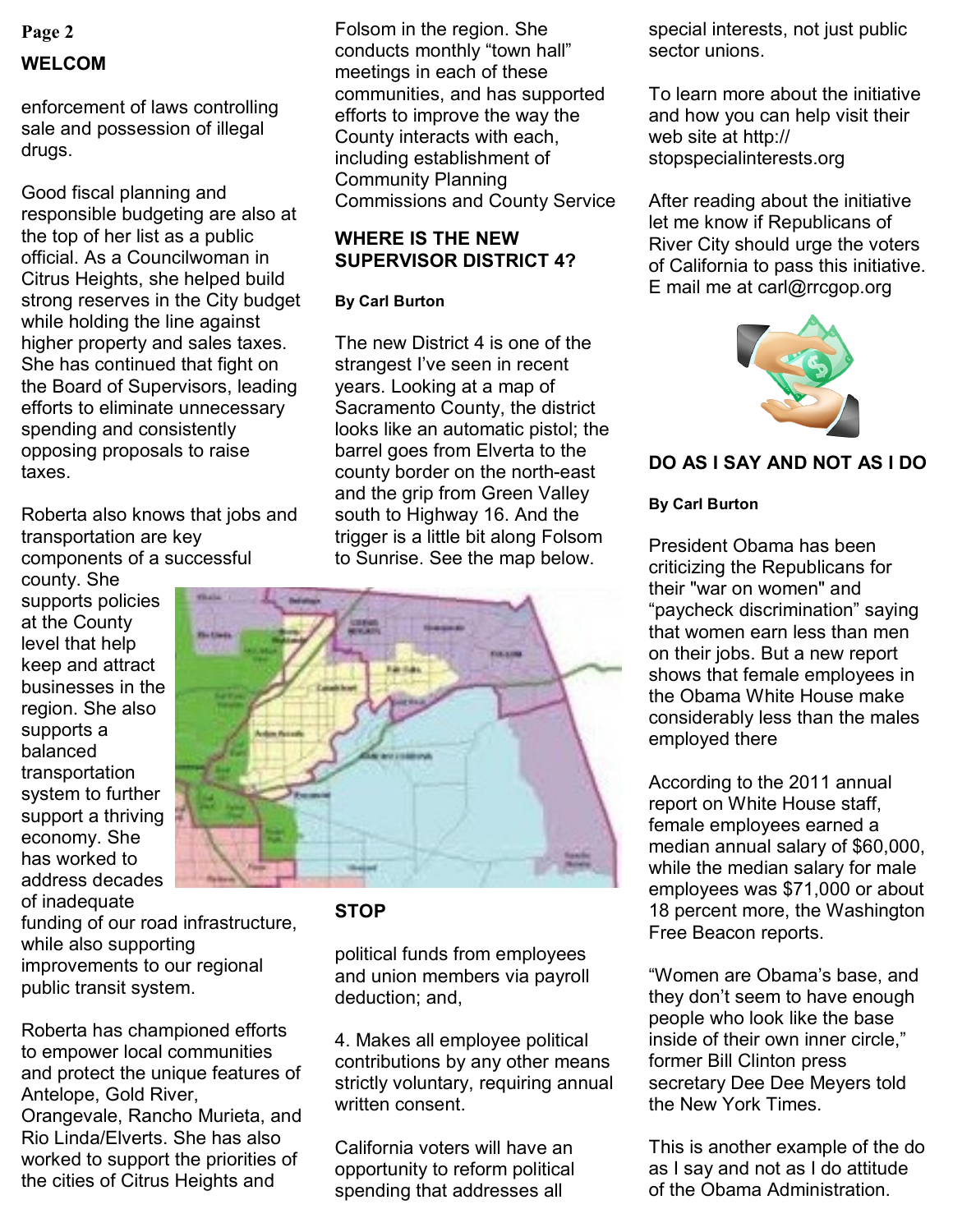#### **Page 3**

**April is Child Abuse Prevention Month.**

### **By Carl Burton**

**Do your part. If you see or suspect abuse, report it to the appropriate authorities.**



#### **"Greater love hath no man…"**

Several stories coming out of Afghanistan have been depressing but last month we able to we read about an American Hero and we were able to see him and hear him on television. His story should make us feel proud to be Americans.

The Sergeant came from the small state of Rhode Island and he was far from his home and family in Afghanistan on patrol. The Sergeant along with some of his buddies spotted some

children on a road ahead of them who were picking up shell casting lying on the road.

In Afghanistan the casings are recycled for money. The Sergeant and other soldiers in the convoy got out of their vehicles to get the children out of way of the heavy trucks in the convoy.

The children were moved out of the way, but an Afghan girl darted back onto the road to pick up some more casings. A huge armored truck weighting as much as 16 tons and designed to protect the troops they carry from roadside bombs was moving toward the girl.

The Sergeant saw her and he quickly moved toward her to get her out the way. He succeeded, but not before he was run over the heavily armored truck. The girl was safe, but he later died of his injuries.

All too often, the media sensationalize the actions of rogue soldiers in the U.S. military who act against express orders or in a manner at odds with their training. More often than not, our service members perform their duties bravely — and with honor.

As Americans we mourn all combat deaths, but this one is a significant loss for the Sergeant possessed all the values we

expect from our soldiers. He was the living embodiment of the Army's core values; courageous, selfless and loyal.

Sgt. Dennis Weichel helps define the greatness of American. He risked — and gave — his life to save a young girl in harm's way.

"Greater love has no one than this: to lay down one's life for one's friends." John 15:13 New International Version

Since his death, he received the Bronze Star for his heroism and Gov. Lincoln Chafee ordered flags in his home state of Rhode Island to be flown at half-staff until his burial.

Twenty-nine year old Stg Weichel was the father of three children On a Facebook page run by his family they wrote: "We are so proud of our daddy …We love and miss you. Daddy you are our hero."

If we could see and talk to his children today we would say not only is your "Daddy your hero" but he is an American hero.

We are proud of your Daddy's (Sgt. Dennis Weichel) and by his example he inspires all us to better Americans.

May he rest in peace.

### **Republicans of River City Board of Directors:**

Carl Burton, President Fred Hildebrand, Director Betty Axup, 1st Vice President Patty Hildebrand, Director Al Rogel, 2nd Vice President Lynn MacLean, Director Colleen Fitzpatrick, Secretary TBA, Membership Secretary Paul Green, Past President TBA, Treasurer Chris Angle, Director Richard Eigenheer, Director



Volume 2012, Issue 4 P. O. Box 1776 Carmichael, CA 95609-1776

Editor: Carl Burton Telephone 359-5741